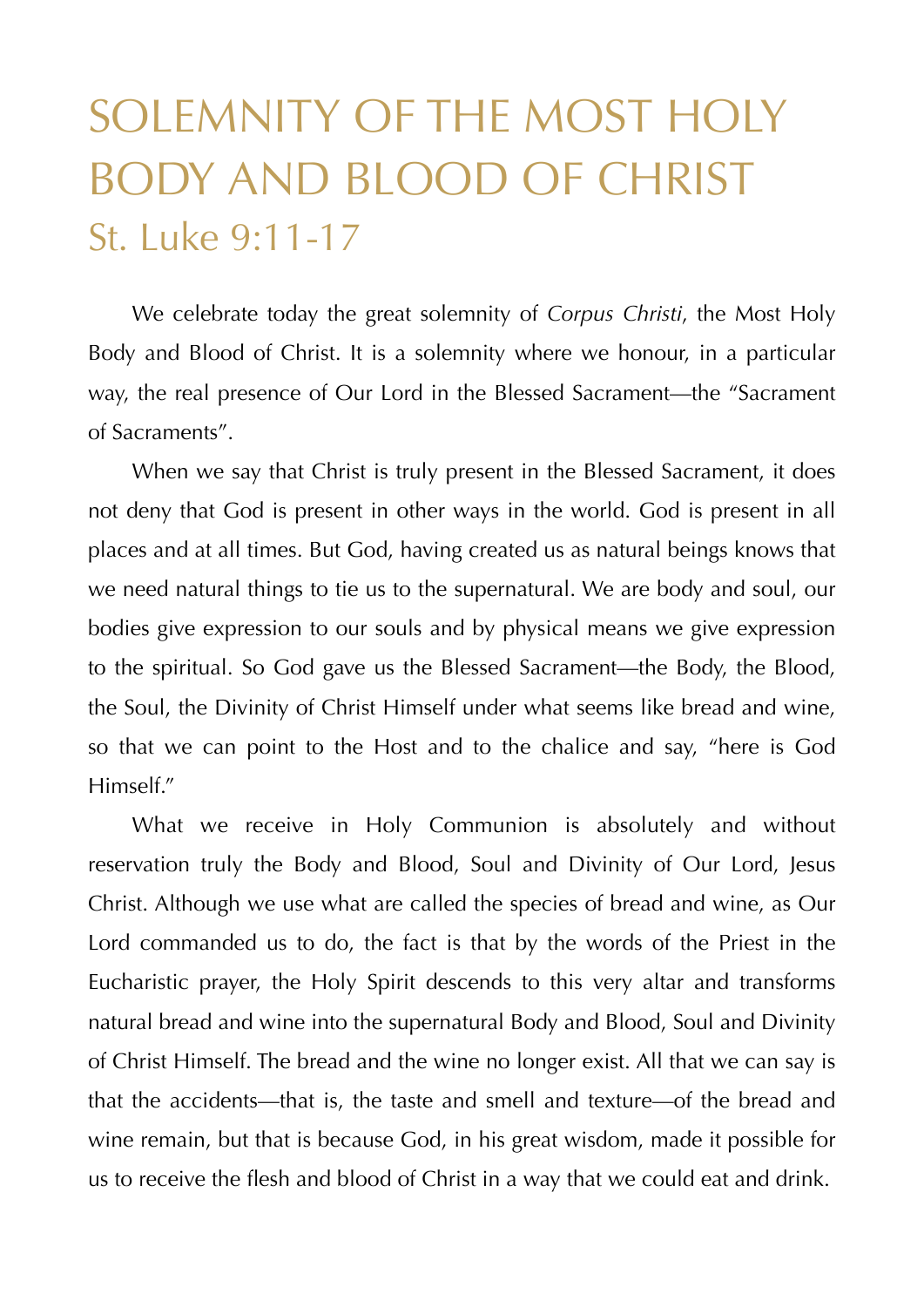To deny this truth of the faith, to deny that the bread and wine become the Body and Blood, Soul and Divinity of Christ is to deny that God Himself is capable of doing such a thing. It is to deny that the God who we believe made the world and all that lives and breathes, who holds the power of life and death, who can create out of nothing and remove from existence anything that is, cannot change bread and wine into His Body and Blood.

 Of all the miracles Christ performed, the miracle of the Eucharist is the greatest of them all. To believe in this miracle, which takes place on every altar at every Mass in every Catholic church in the world is a matter of faith. We believe this because we are Catholic, and we are Catholic because we believe this. To refuse to believe in this, to say that it is only a sign or a symbol, that it is only a remembrance of a meal, is to separate ourselves from Christ.

 When Our Lord first taught this doctrine of His Body and Blood, which we read in the gospel of St. John, chapter six, He said: "For my flesh is real food and my blood is real drink" (*Jn.* 6:55). But to this teaching, St. John adds that, "After hearing it, many of his followers said, 'This is intolerable language. How could anyone accept it?… [And] after this, many of his disciples went away and accompanied him no more" (*Jn.* 6:60, 66). These few words are critical to our understanding of the Blessed Sacrament and, even more so, to the teachings of the Church. As St. John said, those who claimed to be Christ's disciples were appalled by His teaching and so refused to believe and abandoned Him. But what did Christ do? Did he chase after them, saying that He'll change His teaching so that it is more appealing to them, or something that would be more popular, or something that would convince them to stay? No, He didn't. He let them go. He let them go because the truth of what He said was the truth of salvation. As St. Peter said to Christ when He asked him, "What about you, do you want to go away too?" (*Jn.* 6:67), St. Peter simply says: "to whom shall we go? You have the message of eternal life" (*Jn.* 6:68).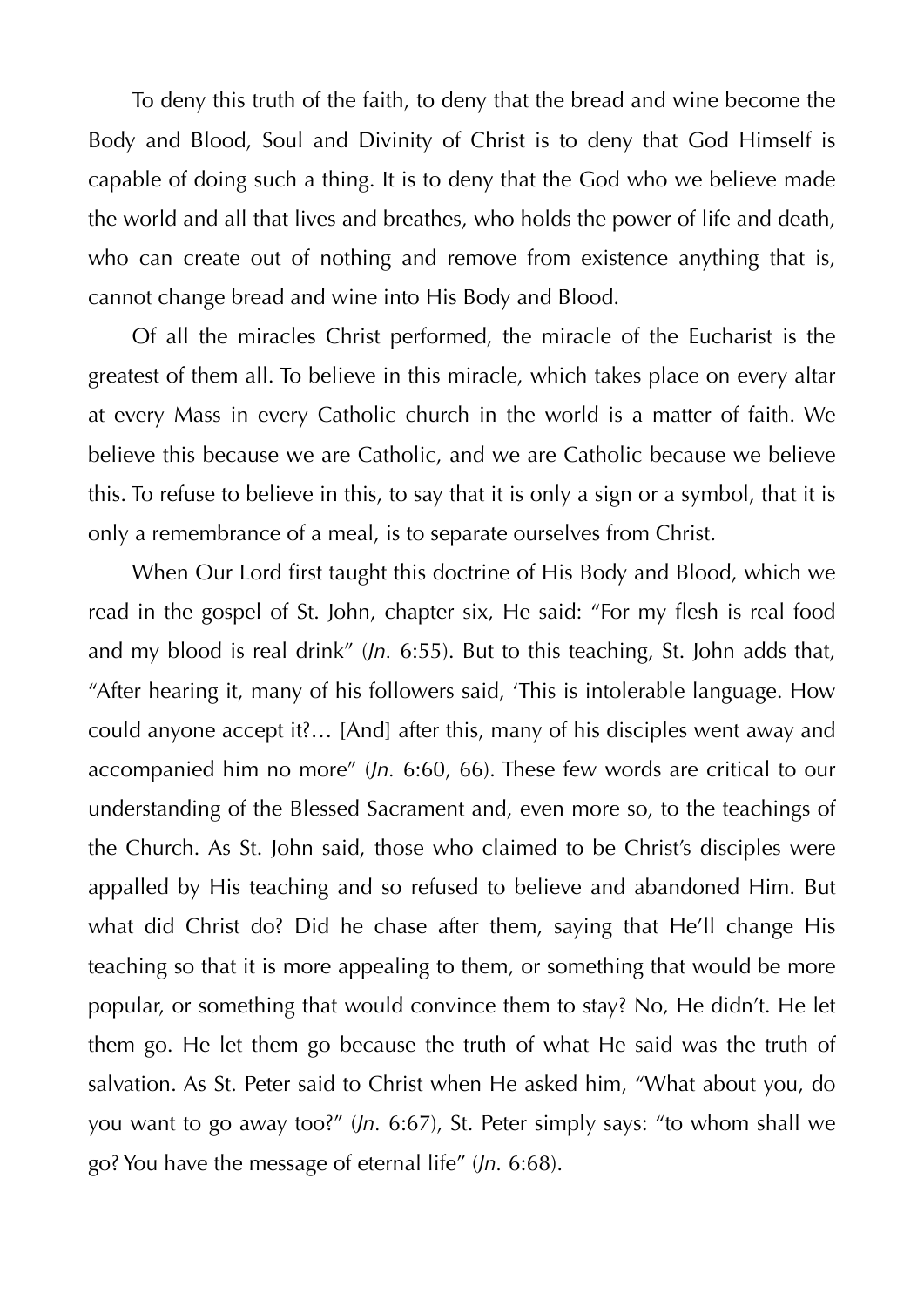Salvation is not always pretty, and it certainly isn't always popular. Salvation is a matter, quite literally, of life and death. There is no other choice. But we, because we are made in the image and likeness of God, have been created with free will, and free will gives us the right to think what we like, but it in no way means that our thinking is right. St. Paul, in his first letter to the Corinthians said, "True, everything is permissible, but not everything builds people up" (I *Cor*. 10:23).

 We all, each and every one of us, are obligated to God Himself to ensure that we only ever receive Holy Communion in a state of grace. We owe it to God, and to the hope for our salvation, to ensure that our souls are places fit and worthy to receive He who created that very same soul. In the sequence which we have just heard, St. Thomas Aquinas wrote: "The good, the guilty share therein, with sure increase of grace or sin, the ghostly life, or ghostly death: death to the guilty; to the good immortal life. See how one food Man's joy or woe accomplisheth." When St. Thomas wrote this he was drawing on the teaching of St. Paul who said: "Therefore anyone who eats the bread or drinks the cup of the Lord unworthily is answerable for the body and blood of the Lord. Everyone is to examine himself and only then eat of the bread or drink from the cup; because a person who eats and drinks without recognising the body is eating and drinking his own condemnation" (I *Cor.* 11:27-29).

 It is said that the angels themselves are jealous of us because they cannot receive the Body and Blood of Our Lord. That they, even though are forever in the presence of God Himself, and though they have no need of receiving the Sacrament as we do, cannot receive God Himself as we can. And so we all have, every one of us, a solemn and sacred duty to protect and to guard the Blessed Sacrament from all profanity and disrespect. And to have this duty is a privilege, because God has given to us to care for Him just as the Blessed Virgin Mary and St. Joseph cared for him. It is why we, each and everyone one of us, must be sure that Holy Communion is received worthily and respectfully. We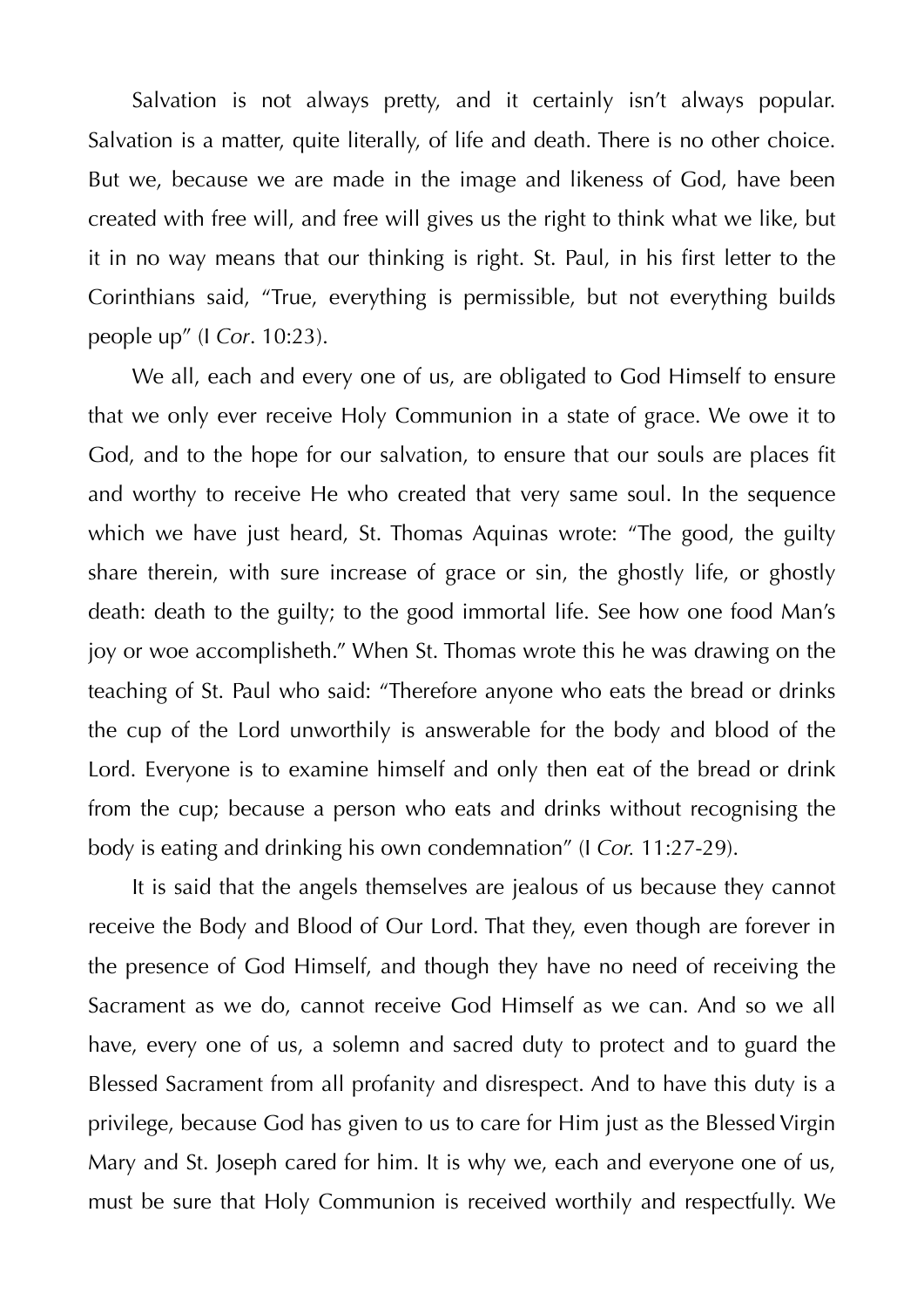never walk away from the altar carrying the Host but consume it immediately and whilst we are facing the altar. Because it is from the altar itself that we receive the Host and so it is towards the altar that we face to consume the Host. We are receiving Christ, the victim of the sacrifice, and so we should face Him on the altar on which He was sacrificed.

 It is difficult to understand how bread and wine can become truly the Body and Blood, Soul and Divinity of Christ so that, in spite of what we see, the bread and wine are no longer there at all. But it is an act of faith, and just as Christ gave Himself over completely to the will of His Father in the garden of Gethsemane, so we give ourselves wholly over to the faith asked of us by Christ. Because it is a matter of trust; that what God has said is, truly is. So profound is this truth that we are beholden—it is our duty—to honour and revere, body and soul, this Most Blessed Sacrament from which pours forth grace upon grace.

 So that we as Holy Cross Parish may grow in our devotion to this most precious Sacrament, and so that we may be a witness to the truth amongst our neighbours and to the world, the year from this *Corpus Christi* to the next, I have declared to be the Year of the Blessed Sacrament.

 The Blessed Sacrament, as so many truths of our faith, has been abused and abandoned for the sake of the pride of humanity. The world has lost sight of what is greater, what lies beyond, and has chosen the things of this world and forsaken the world that is to come. The Blessed Sacrament itself is the victim of so much abuse, so much outrage, so much profanity. Many Catholics now no longer believe that the Blessed Sacrament is truly the Body and Blood, Soul and Divinity of Our Lord Jesus Christ. Instead, they say it is only a symbol or a sign but it is not the reality. What Our Lord has given to us, they have thrown away.

 Many people long for a closer union with Our Lord, so we must go to where He is. We find Him in our churches, in His real presence in the Blessed Sacrament. In a world where not many people know Our Lord intimately, this Year of the Blessed Sacrament is meant to show everyone what wonders the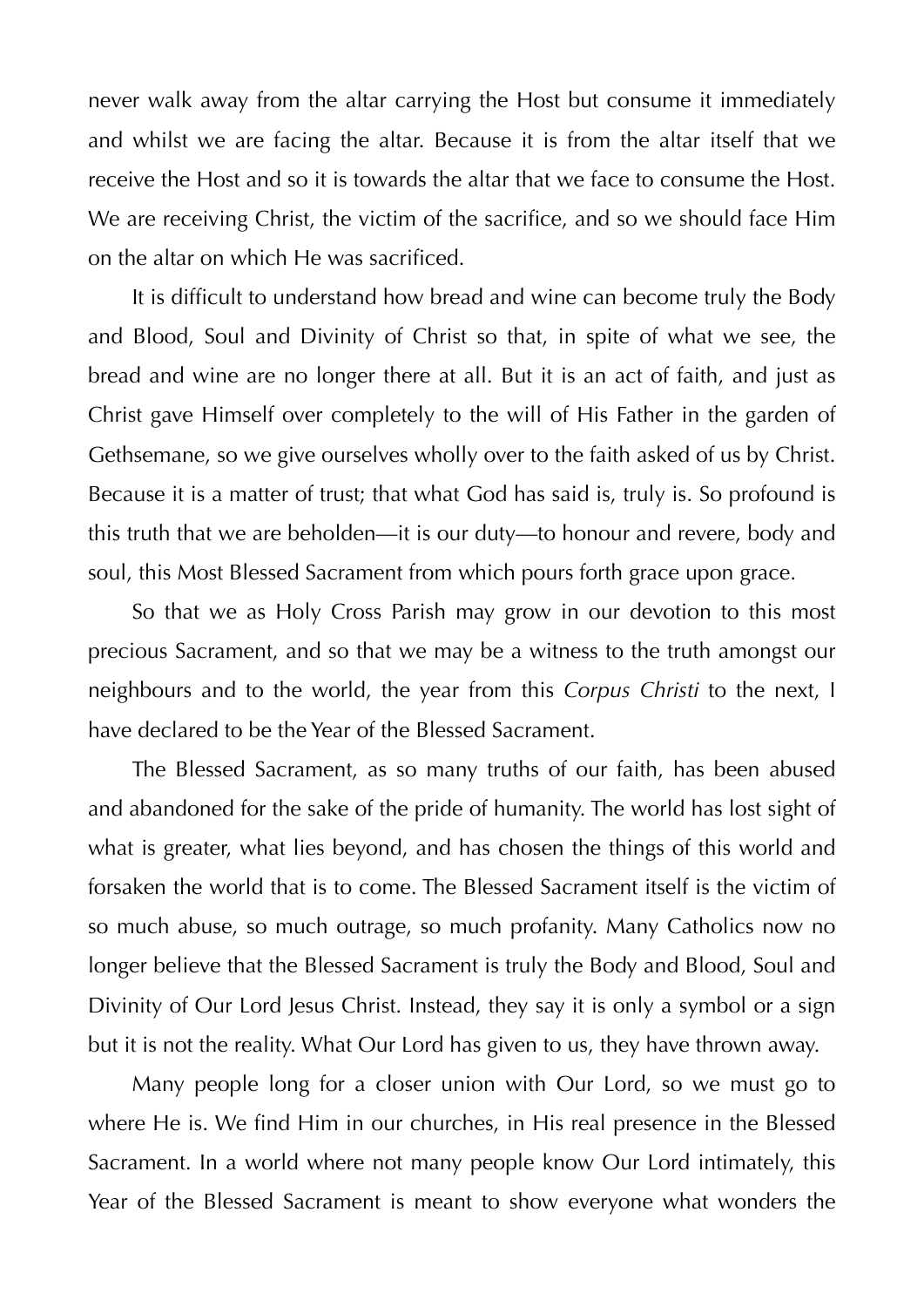True Presence of Jesus can do to heal the soul. It is a time to confront the hardships that face people in everyday life and to return to He who is our anchor amongst the storms and the port in which we find our safe harbour.

 Through this Year of the Blessed Sacrament we will devote ourselves to the knowledge and the love of the Blessed Sacrament, through catechesis and through devotion, so that we may grow ever closer to this, the Sacrament of Sacraments, and receive more appropriately and more abundantly the tremendous graces that flow from this Sacrament of the Altar. Each Sunday I will seek to say something about the Blessed Sacrament so that we may, day by day, grow in our awareness of this most precious gift and I encourage you all to participate in those times given for Adoration of the Blessed Sacrament. And so that we may have more opportunities to pray before Our Lord, as well as the First Thursday and First Friday devotions, there will be, for this Year of the Blessed Sacrament, Adoration of the Blessed Sacrament each Sunday evening.

 So how can you participate in this parish Year of the Blessed Sacrament? Attend evenings of Adoration of the Blessed Sacrament; hear one more Mass each week, apart from Sundays; make your confession and receive the Sacrament of Penance so that you may be better prepared to receive the Blessed Sacrament; join the Holy Cross Parish "Catechism Project" and spend a few minutes each day reading the Catechism of the Catholic Church; pray the Holy Rosary asking the Blessed Virgin Mary, Our Lady of the Eucharist, to grant you wisdom and love of the Blessed Sacrament, which is the Body and Blood, Soul and Divinity of her own Son.

 The Council of Trent declared that "in the sacrament of the most Holy Eucharist is contained truly, really, and substantially the body and blood, together with the soul and divinity, of our Lord Jesus Christ, and consequently the whole Christ". If we truly understand this, if we truly believe this, we will realise that we are bearing Christ in our own body, just as the Blessed Virgin